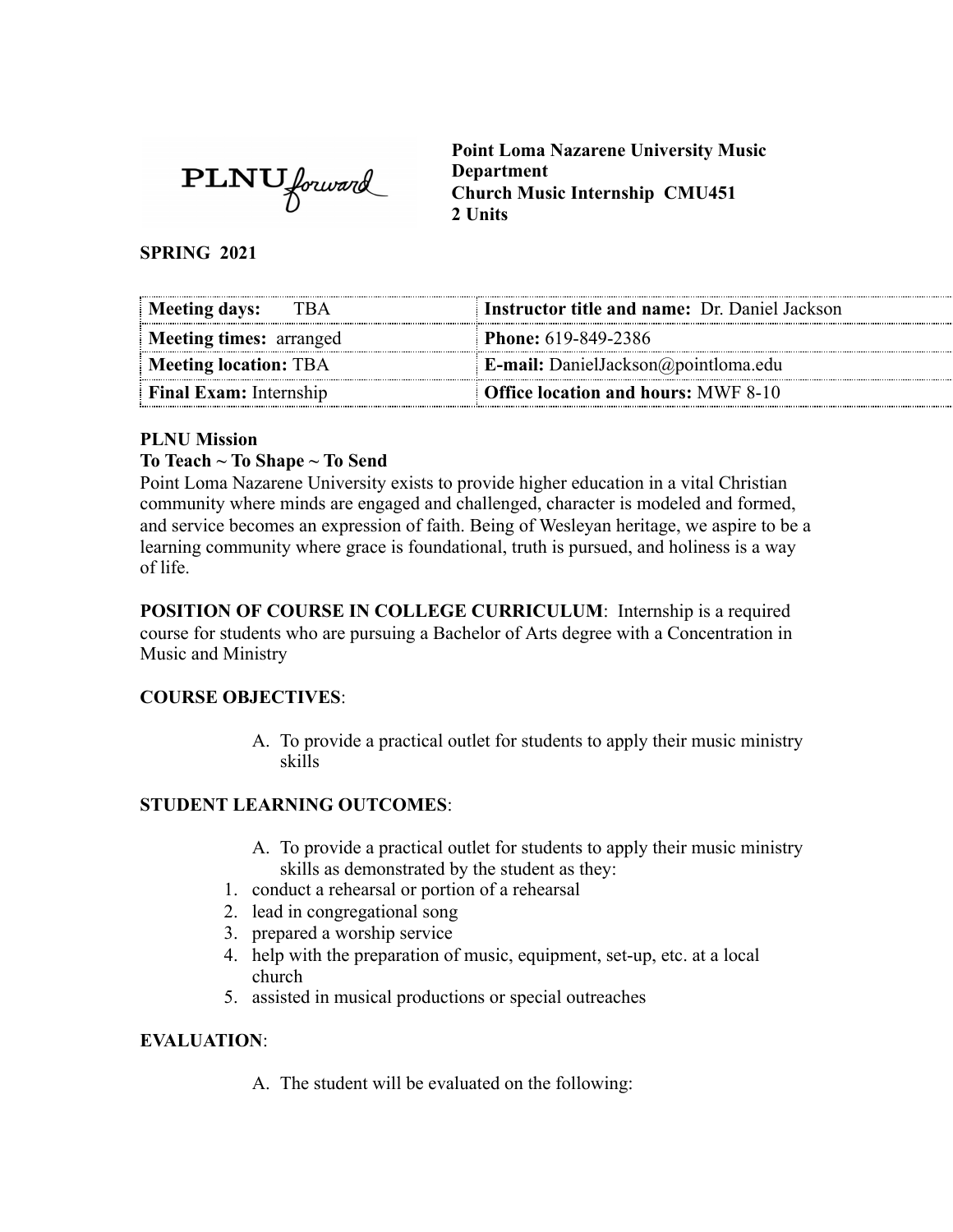- 1. Cooperative with advisor
- 2. Appropriate attire
- 3. Ability to performed duties with confidence.
- 4. Preparation for each task
- 5. Character
- B. Student will complete 45 hours of internship for each unit

**GRADING:** Your final grade will be determined by your assigned church administrator

**SPIRITUAL GOALS:** PLNU strives to be a place where you grow as whole persons. To this end we provide resources for our graduate students to encounter God and grow in their Christian faith. At the Mission Valley campus we have an onsite chaplain, Rev. Nancy Pitts who is available during class break times across the week. If students have questions, a desire to meet with Rev Pitts or prayer requests you can contact her directly at [gradchaplainmissionvalley@pointloma.edu](mailto:gradchaplainmissionvalley@pointloma.edu). In addition there are resources for your Christian faith journey available

at http://www.pointloma.edu/experience/faith/graduate-student-spiritual-life

# **PLNU COPYRIGHT POLICY**

Point Loma Nazarene University, as a non-profit educational institution, is entitled by law to use materials protected by the US Copyright Act for classroom education. Any use of those materials outside the class may violate the law.

## **PLNU ACADEMIC HONESTY POLICY**

Students should demonstrate academic honesty by doing original work and by giving appropriate credit to the ideas of others. Academic dishonesty is the act of presenting information, ideas, and/or concepts as one's own when in reality they are the results of another person's creativity and effort. A faculty member who believes a situation involving academic dishonesty has been detected may assign a failing grade for that assignment or examination, or, depending on the seriousness of the offense, for the course. Faculty should follow and students may appeal using the procedure in the university Catalog. See Academic Policies in the Graduate and Professional Studies Catalog for definitions of kinds of academic dishonesty and for further policy information.

# **PLNU ACADEMIC ACCOMMODATIONS POLICY**

If you have a diagnosed disability, please contact Jean Moncada in the Center for Student Success (CSS) within the first two weeks of class to demonstrate need and to register for accommodation by phone at  $(619)$  563-2849 or by e-mail at [jmoncada@pointloma.edu](mailto:jmoncada@pointloma.edu). Ask your academic advisor or program director for any additional accommodation information.

# **PLNU ATTENDANCE AND PARTICIPATION POLICY**

Regular and punctual attendance at all classes is considered essential to optimum academic achievement. If the student is absent from more than 10 percent of class meetings, the faculty member can file a written report which may result in de-enrollment.